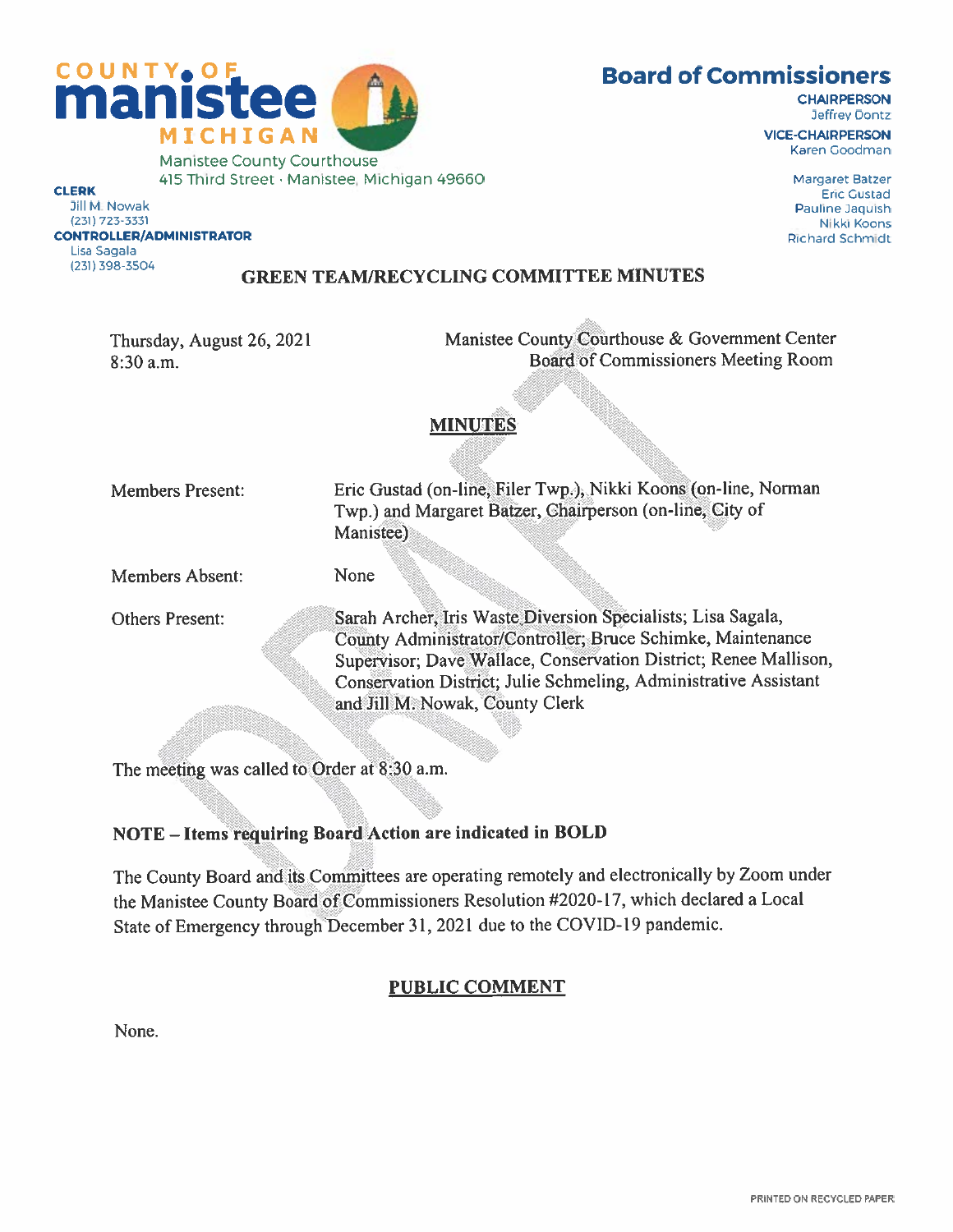### P.A. 69 RECYCLING UPDATE

Sarah Archer, Iris Waste Diversion Specialists, reviewed the Manistee County Green Team Recycling Program Report dated August 24, <sup>2021</sup> and the Monthly Volume Data Report (Appendix A). There was <sup>a</sup> 22% decrease in volume for July <sup>2021</sup> compare<sup>d</sup> to July 2020, but total program costs are \$9,167.56 higher because of materials that had to be moved to the landfill due to two (2) oil contaminated loads.

The Scrap Tire Event will take <sup>p</sup>lace on Saturday, September 25, 2021 at Bay Area Recycling for Charities (BARC) in Kaleva.

The EGLE 2020 Recycling Quality Improvement Grant left over monies was going to be used for infrastructure. But without <sup>a</sup> location, the gran<sup>t</sup> had to be closed out and now the money cannot be used. The Infrastructure Grant application was submitted on August 18, 2021. If received, 80% of the grant will be used to improve a new Onekama site. The other 20% will come from the Community Foundation, \$1000 from the Conservation District, \$500 from the Onekama Fine Arts Boosters. There is a remaining \$4,500 that needs to be funded. It is noted that a request for Onekama Township to help fund the project as would be expected from other Township relocation projects. Ms. Archer will be getting information to David Meister, Onekama Township Supervisor for their September Township Board Meeting. If the money isn't raised, the grant can always be declined.

'a<br>'a <sup>A</sup> Recycling Drop-off Collection Services Requests for Quote was issued the end ot July <sup>2021</sup> with a closing date of August 13, 2021  $Tw_{0}(2)$  bids were received. The Request for Quote was issued as a Not-to-Exceed proposal. That way the County will know what their monthly cost will be each month. Green for Life (GFL) was awarded the quote to begin January 1, 2022.

The Annual 200 Manistee Conservation District Household Hazardous Waste Drop Off was held August 21, 2021. It was well attended, and more volunteers were working. No data has been received yet.

## OUOTES FOR 8 MILE ROAD RECYCLING SITE

Bruce Schimke, Maintenance Supervisor, reviewed the quotes (Appendix B) for services to improve the proposed Recycling Site for Onekama Township. Tree Trimming SI ,200; 54,500- \$5,000 electrical work; \$21,713 for asphalt in the main area or possibly \$10,000-\$15,000 for gravel at this time; \$21,560 for complete perimeter fencing and an option of privacy gates of \$9,240. For <sup>a</sup> total cost of \$49,473 plus the cost of the property of around \$8,500. These are all estimate quotes and may be revised once actual bids are received. The PA <sup>69</sup> site can be used for any residents in PA 69 participating Townships. If the resident is from <sup>a</sup> non-participating Township, they would pay <sup>a</sup> fee to use the site. The idea has been to move towards <sup>a</sup> staffed site for <sup>a</sup> certain number of days and hours per week. It was noted that water on the site would be helpful if there is a well there. Mr. Schimke will look into this or get a quote. Then will there be runoff? The gran<sup>t</sup> has been submitted and the County Board will have the say whether to accep<sup>t</sup> the gran<sup>t</sup> if awarded. Discussion as to having an electric gate for entrance with cards to avoid staffing and costs. A comparison will have to be done staffing <sup>v</sup> cards to see what would be best.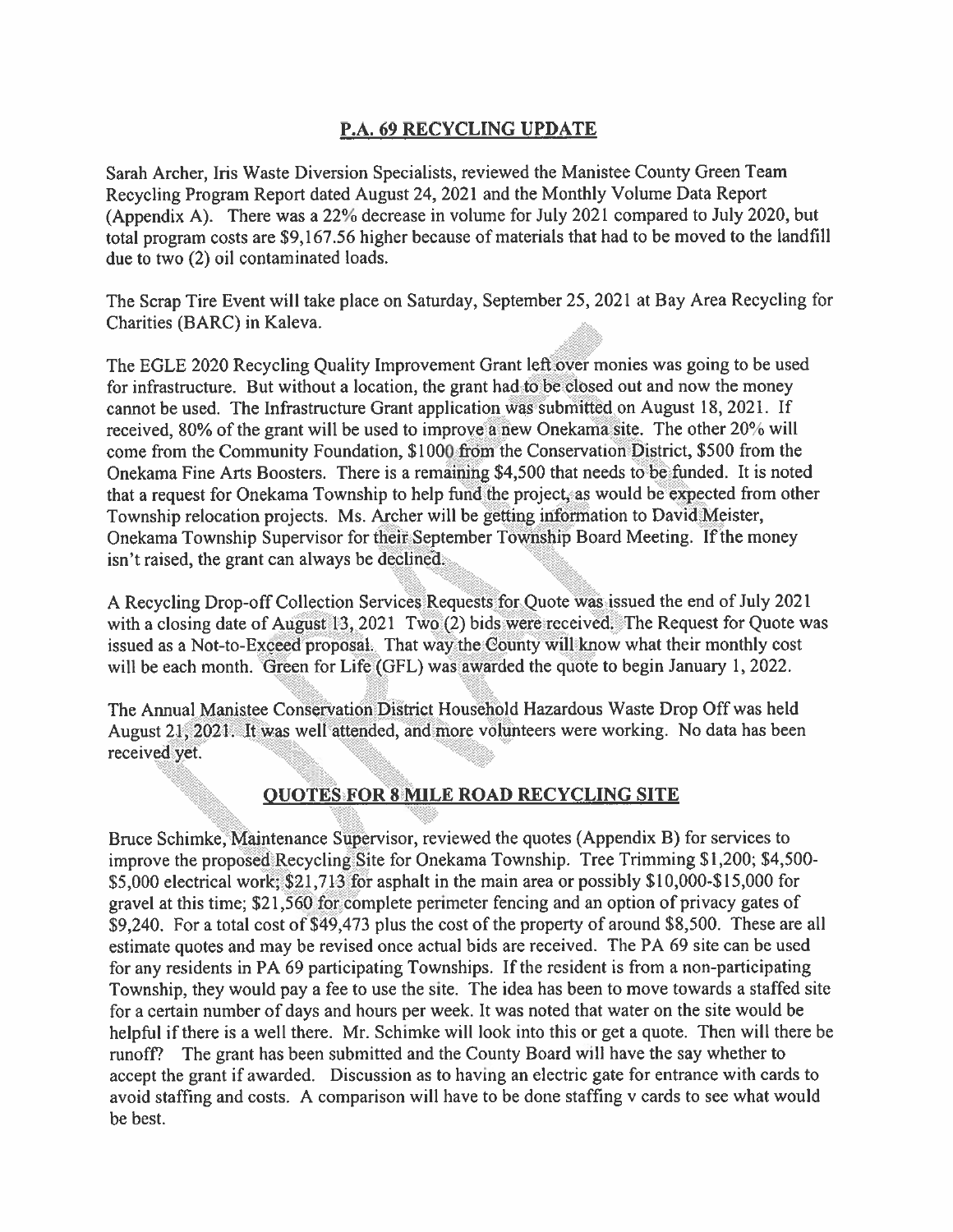### OTHER ITEMS FROM COMMITTEE MEMBERS

Ms. Archer noted her contract with Manistee County will be expiring the end of 2021. After ten (10) years working with Manistee County, Ms. Archer announced she will be stepping away from this work. Ms. Archer has new opportunities with her worm farm. Ms. Archer offered to help with an RFP and transition if the County would like. Iris Waste Diversion Specialists, Inc. will still be in business. The Committee thanked Ms. Archer for her expertise and passion for recycling and wished her well.

Ms. Sagala would like Ms. Archer to help with the RFP. The idea of having the Conservation District involved in County recycling will be discussed.

The meeting was adjourned at the Call of the Chair at 9:12 a.m.

Eric Gustad

Nikki Koons

Margaret Batzer, Chairperson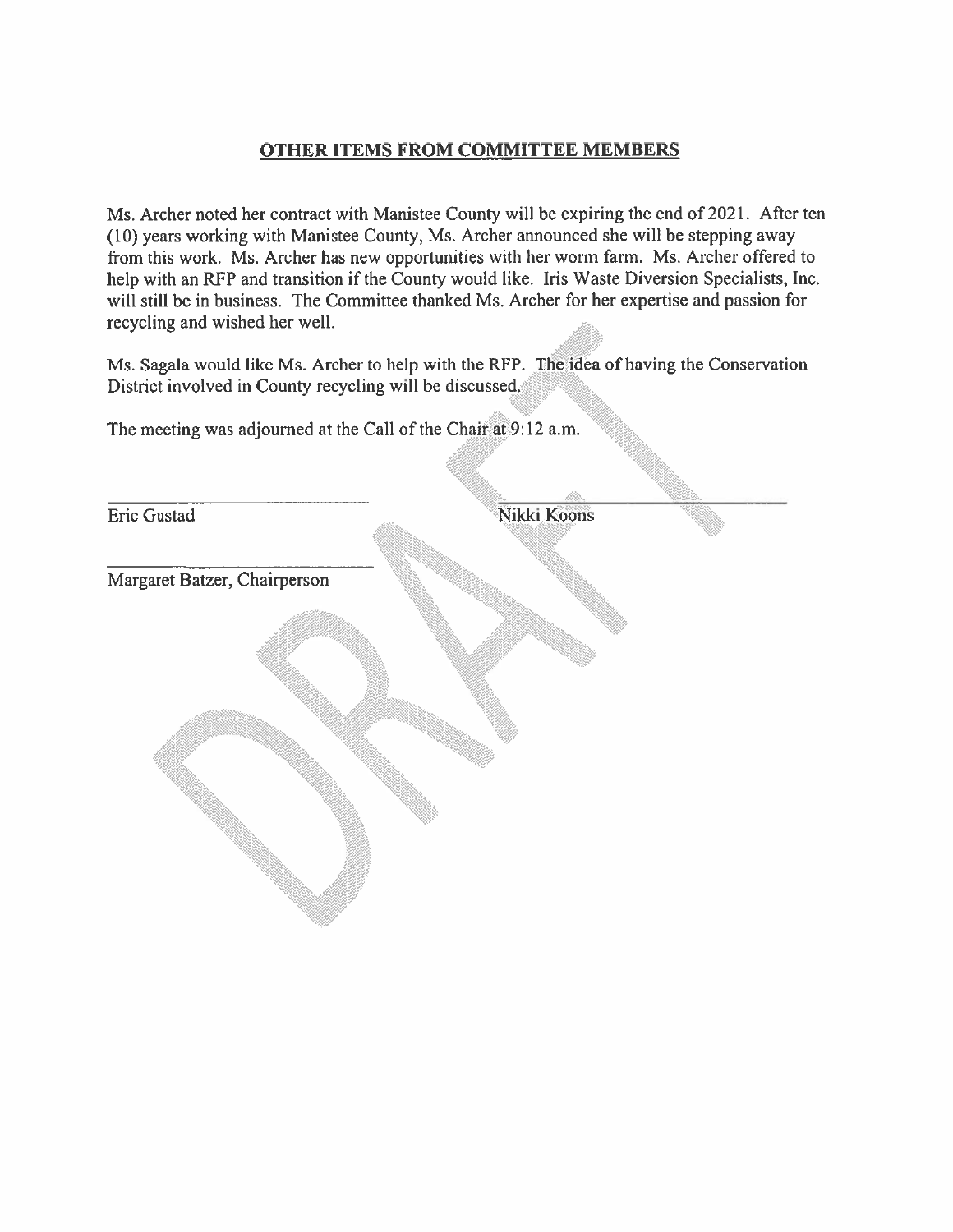#### Manistee County Green Team Recycling Program Report — August 24, 2021 Sarah Archer, Iris Waste Diversion Specialists, Inc.

The following is <sup>a</sup> summary of Recycling Program activity since July 22, 2021.

#### Meeting Attendance

- Green Team —July 22. 2021 virtual
- Manistee Chapter Michigan Townships Association July 28, <sup>202</sup> in person Pleasanton Township
- Household Hazardous Waste Coordinating Committee August 3, 2021 Pere Marciuette Township
- •Board of Commissioners — August 24, 202 I

#### Current Volume Report

Total weight (pounds) of materials collected from <sup>7</sup> PA69 Recycling Program drop-off sites.

| lanuary  | 41,876 April | $17,236$   July |                  | 37,265 October       |         |
|----------|--------------|-----------------|------------------|----------------------|---------|
| February | 26,602 May   |                 | 35,030 August    | November             |         |
| March    | 39,720 June  |                 | 26,815 September | December             |         |
|          |              |                 |                  | <b>Total To-Date</b> | 224,544 |

- •There was <sup>a</sup> 22% decrease in volume for July 2021 compared to July 2020. \*
- •Total program costs through July are \$9, 167.56 higher than this time in 2020. \*

\*A smaller volume of recyclable materials was delivered to the material recovery facility and collection costs were higher due to two occurrences of oil contaminated loads that required landfill disposal, equipment cleanup costs, and extra trips to complete the collection route. Contamination costs to-date amount to \$4,850.00. One day per week of additional service is provided to the Onekama site during pea<sup>k</sup> months at an extra charge which is reflected in the higher costs through July.

#### Education

• Monthly e-newsletter sent.

#### Grant Proiects

- EGLE SCRAP TIRE GRANT
	- <sup>o</sup> Upcoming events Saturday, September 25, <sup>2021</sup> 10:00 am. 2:00 p.m. Bay Area Recycling for Charities, Kaleva.
- • EGLE 2020 RECYCLING QUALITY IMPROVEMENT GRANT
	- <sup>o</sup> Request for second extension for use of remaining gran<sup>t</sup> funds of approximately \$4,000 was not approved.
- • EGLE RECYCLING INFRASTRUCTURE GRANT
	- <sup>o</sup> Application submitted on August 18, 2021. for funding to make site improvements to Onekama recycling site relocation. Grants will likely be awarded late Fall.

#### **Operations**

• Archer spoke briefly with Onekama TownshIp Supervisor Meister regarding the property on <sup>8</sup> Mile Road currently for use as <sup>a</sup> recycling drop-off site. Archer will prepare information for presentation at the Onekama Township Board meeting on September 8.

#### **Other**

• Recycling Drop-off Collection Services Request for Quote was issued on July 30 with <sup>a</sup> closing date of August 13, 2021. Two bids and one letter with <sup>a</sup> no bid response were received by the County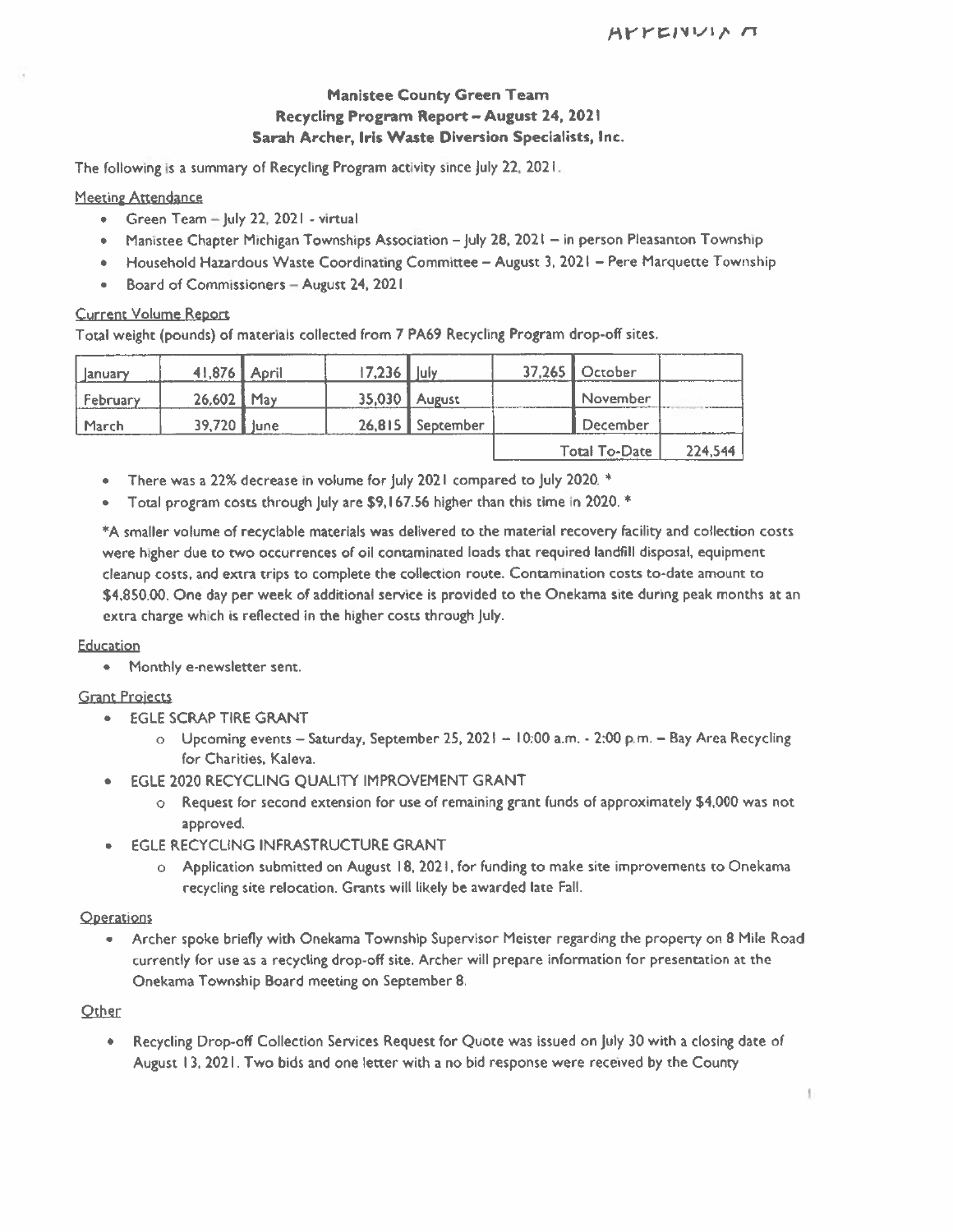Administrator. The Request for Quote was issued as <sup>a</sup> "Not-to-Exceed" proposal. Only one bid was received with a pricing proposal within the "Not-to-Exceed" parameters, from GFL (Green for Life) Environmental. Traverse City. A recommendation was made to the Board of Commissioners on August 24 to award the bid to GFL Environmental and was met with unanimous approval. GFL Environmental will begin service on January I, 2022, following expiration of the contract with the current vendor, Area 31 Recycling & Disposal, on December 31, 2021.

• The Annual Manistee Conservation District Household Hazardous Waste Drop-Off event was held on Saturday, August21 from 9a.m. — I p.m. at the Manistee County Road Commission.

¥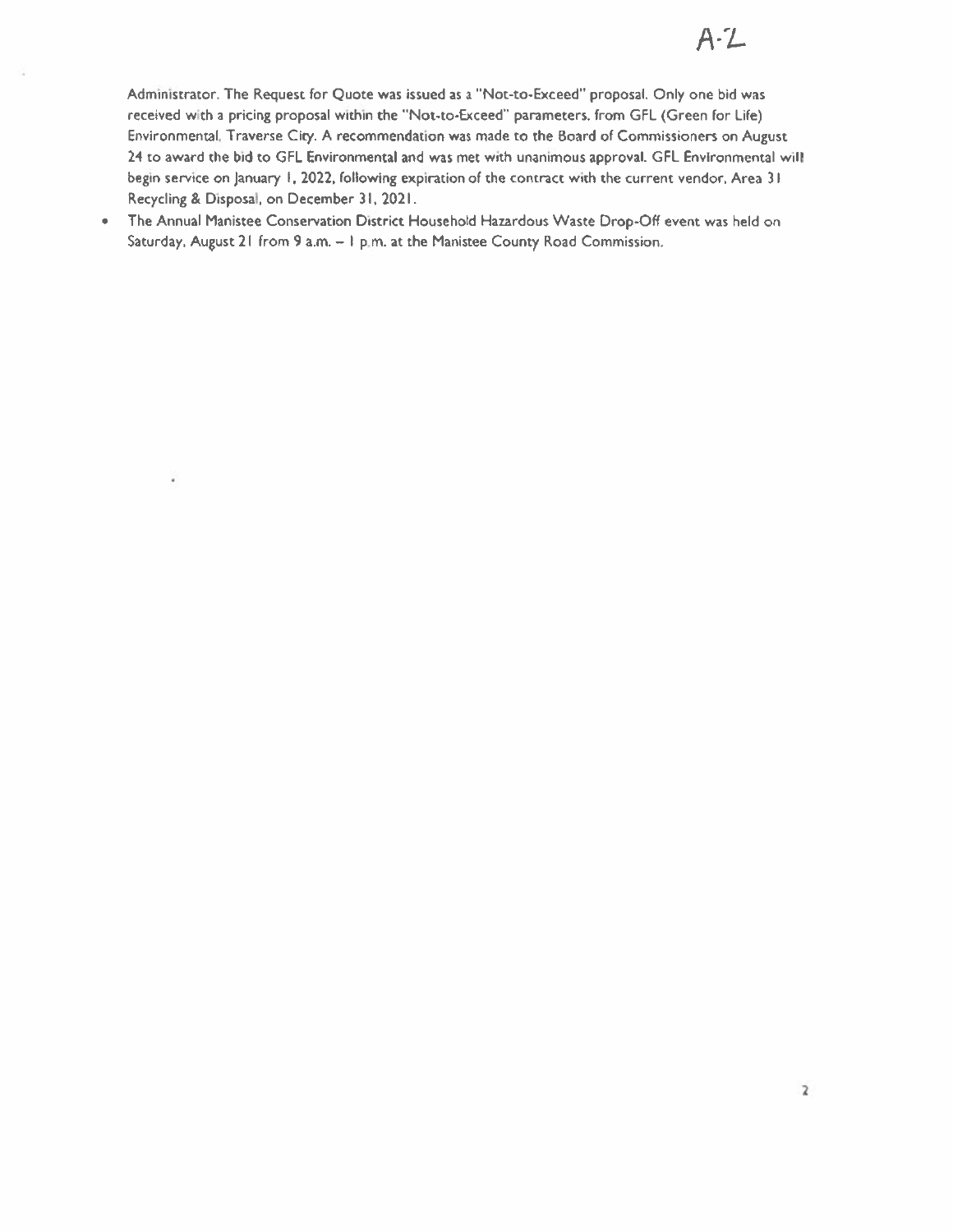# $A - 5$

### Manistee County PA 69 Recycling Program Monthly Volume Data Report July 2021

| <b>IANUARY</b>                        | <b>LBS</b>                 | <b>X Change from</b>          | <b>JULY</b>                            | <b>LBS</b>       | % Change from                |
|---------------------------------------|----------------------------|-------------------------------|----------------------------------------|------------------|------------------------------|
| Arcadia Two                           | 9,128.0                    | <b>Previous North</b><br>-35% | Arcadia Twp                            | 10,470.0         | <b>Previous Month</b><br>38% |
| Brown Twp                             | 5.079.0                    | 0%                            | Brown Two                              | 3,487.0          | 27%                          |
| Cleon Twp                             | 3,807.0                    | $0\%$                         | Cleon Twp                              | 2.513.0          | 15%                          |
| Dickson Twp                           | 1,119.0                    | N/A                           | Dickson Twp                            | 981.0            | 33%                          |
| Maple Grove Twp                       | 7,617.0                    | 0%                            | Maple Grove Twp                        | 6,614.0          | 60%                          |
| Onekama Twp                           | [2, 171.0]                 | $-26%$                        | Onekama Twp                            | 10, 179.0        | 41%                          |
| Springdale Twp                        | 2,955.0                    | $-29%$                        | Springdale Twp                         | 3,257.0          | 49%                          |
| <b>JANUARY TOTALS</b>                 | <b>CIREATE</b>             | <b>EISX</b>                   | <b>IULY TOTAL</b>                      | 37,265.0         | BV.                          |
| <b>FEBRUARY</b>                       |                            |                               | <b>AUGUST</b>                          |                  |                              |
|                                       | 5,431.0                    | -68%                          | Arcadia Twp                            | 0.0              |                              |
| Arcadia Twp                           | 3,076.0                    | $-65%$                        | <b>Brown Twp</b>                       | 0.0              |                              |
| Brown Twp                             | 1,987.0                    | $-92%$                        | Cleon Twp                              | 0.0              |                              |
| Clean Twp                             |                            |                               |                                        | 0.0              |                              |
| Dickson Twp                           | 604.0                      | $-85%$                        | Dickson Twp                            |                  |                              |
| Maple Grove Twp                       | 3,973.0                    | $-92%$                        | Maple Grove Twp                        | 0.0              |                              |
| Onekama Twp                           | 9,225.0                    | $-32%$                        | Onekama Twp                            | 0.0              |                              |
| Springdale Twp                        | 2,306.0                    | $-28x$                        | Springdale Twp                         | 0.0              |                              |
| <b>FEBRUARY TOTALS</b>                | 267362701                  | -57%                          | <b>AUGUST TOTAL</b>                    | 0.0              |                              |
| <b>MARCH</b>                          |                            |                               | <b>SEPTEMBER</b>                       |                  |                              |
| Arcadia Twp                           | 9,341.0                    | 72%                           | Arcadia Twp                            | 0.01             |                              |
| <b>Brown Twp</b>                      | 4,152.0                    | 35%                           | <b>Brown Twp</b>                       | 0.0              |                              |
| Cleon Twp                             | 3.116.0                    | 57%                           | Cleon Twp                              | 0.0              |                              |
| <b>Dickson Twp</b>                    | 1.316.0                    | [18%]                         | Dickson Twp                            | 0.0              |                              |
| Maple Grove Twp                       | 6,227.0                    | 57%                           | Maple Grove Twp                        | 0.0              |                              |
| Onekama Twp                           | 12,452.0                   | 35%                           | Onekama Twp                            | 0.0              |                              |
| Springdale Twp                        | 3.116.0                    | 35%                           | Springdale Twp                         | 0.0              |                              |
| <b>MARCH TOTALS</b>                   | <b>397/2010</b>            | 773                           | <b>SEPTEMBER TOTAL</b>                 | OO.              |                              |
| <b>APRIL</b>                          |                            |                               | <b>OCTOBER</b>                         |                  |                              |
| Arcadía Twp                           | 3,741.0                    | $-60%$                        | Arcadia Two                            | 0.0              |                              |
| Brown Twp                             | 2,795.0                    | $-33%$                        | Brown Twp                              | 0.0              |                              |
| Cleon Twp                             | 1,026.0                    | $-67%$                        | Cleon Twp                              | 0.0              |                              |
| Dickson Twp                           | 945.0                      | $-28%$                        | Dickson Twp                            | 0.0              |                              |
| Maple Grove Twp                       | 2,494.0                    | $-60%$                        | Maple Grove Twp                        | 0.0              |                              |
|                                       | 4,987.0                    | $-60%$                        | Onekama Twp                            | 0.0              |                              |
| Onekama Twp                           |                            |                               |                                        |                  |                              |
| Springdale Twp<br><b>APRIL TOTALS</b> | 1,248.0<br>17,236.0        | $-60%$<br>-57%                | Springdale Twp<br><b>OCTOBER TOTAL</b> | 0.0<br>0.0       |                              |
|                                       |                            |                               |                                        |                  |                              |
| <b>MAY</b>                            |                            |                               | <b>NOVEMBER</b>                        |                  |                              |
| Arcadia Two                           | 8,459.0                    | $126$ %                       | Arcadia Twp                            | 0.0              |                              |
| <b>Brown Twp</b>                      | 3,760.0                    | 35 <sup>2</sup>               | <b>Brown Twp</b>                       | 0.0              |                              |
| Cleon Twp                             | 2,820.0                    | 175%                          | Cleon Twp                              | 0.01             |                              |
| Dickson Twp                           | 951.0                      | 1%                            | <b>Dickson Twp</b>                     | 0.0              |                              |
| Maple Grove Twp                       | 4,940.0                    | 98%                           | Maple Grove Twp                        | 0.0              |                              |
| Onekama Twp                           | [1,280.0]                  | $126$ %                       | Onekama Two                            | 0.0 <sub>l</sub> |                              |
| Springdale Twp                        | 2,820.0                    | 126%                          | Springdale Twp                         | 0.01             |                              |
| <b>MAY TOTALS</b>                     | 基地工作                       | <b>IDES</b>                   | NOVEMBER TOTAL                         | 0.0              |                              |
| <b>JUNE</b>                           |                            |                               | <b>DECEMBER</b>                        |                  |                              |
| Arcadia Twp                           | 7,570.0                    | <u>-11% </u>                  | Arcadia Twp                            | 0.01             |                              |
| Brown Twp                             | 2,753.0                    | $-27%$                        | Brown Twp                              | 0.0              |                              |
| Cleon Two                             | 2,192.0                    | -22%                          | Cleon Twp                              | 0.0              |                              |
| Dickson Twp                           | 738.0                      | $-22%$                        | Dickson Twp                            | 0.0              |                              |
| Maple Grove Twp                       | 4,129.0                    | $-16%$                        | Maple Grove Twp                        | 0.01             |                              |
|                                       | 7,241.0                    | $-36%$                        | Onekama Twp                            | 0.0              |                              |
| Onekama Twp                           |                            |                               |                                        |                  |                              |
| Springdale Twp                        | 2.192.0                    | $-22%$                        | Springdale Twp                         | 0.0              |                              |
| <b>JUNE TOTALS</b>                    | <b>LEATER</b>              | $-23%$                        | <b>DECEMBER TOTAL</b>                  | 0.01             |                              |
|                                       | YEAR TO DATE (in lbs.)     |                               | 224,544.0                              |                  |                              |
|                                       | <b>YEAR TO DATE (tons)</b> |                               | 112.3                                  |                  |                              |

#### Year to date comparison by site

| Totals in pounds | $ u $ -20  | $ ul-2 $ | Totals in tons          | Jul-20 | $1u$ l-21 |
|------------------|------------|----------|-------------------------|--------|-----------|
| Arcadia Twp      | 9,765.0    |          | 7,570.0 Arcadia Twp     |        | 3 B       |
| <b>Brown Twp</b> | 4,096.0    | 2,753.0  | Brown Twp               |        |           |
| Cleon Twp        | 2.027.0    | 2.192.0  | <b>Cleon Twp</b>        |        |           |
| Dickson Twp      | <b>N/A</b> | 738.0    | Dickson Twp             | N/A    | 0.41      |
| Maple Grove Twp  | 4,739.0    |          | 4.129.0 Maple Grove Twp |        |           |
| Onekama Twp      | 24.511.0   | 7.241.0  | Onekama Two             |        | 36        |
| Springdale Twp   | 2,442.0    |          | 2,192.0 Springdale Twp  |        |           |
| Totals in pounds | 47,580     | 26.815   | <b>Totals In Tons</b>   | 23.8   |           |

Prepared for Manistee County by Iris Waste Diversion Specialists, Inc. 68/12/2021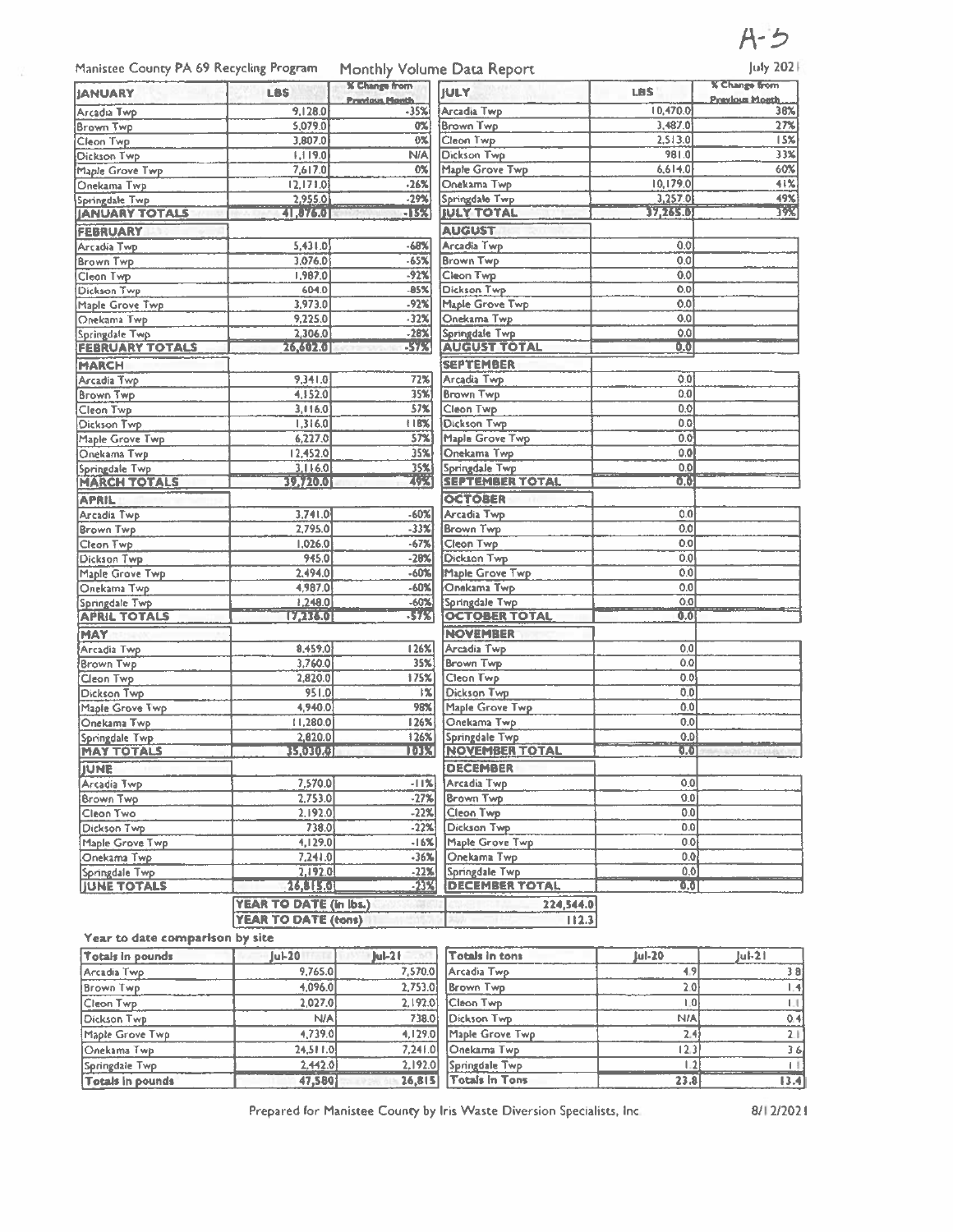**MYYENVIX ウ** 

| <b>AJ's Trees &amp; Services</b><br>3082 River Rd<br>Manistee, MI 49660<br>231.510.7913<br>Licensed & Insured |                |                                                                                |              | <b>Estimate</b><br>Date<br>$\overline{z}$ , $\overline{w}$ |  |
|---------------------------------------------------------------------------------------------------------------|----------------|--------------------------------------------------------------------------------|--------------|------------------------------------------------------------|--|
| Name:                                                                                                         | Bruce Schinger |                                                                                |              |                                                            |  |
|                                                                                                               |                |                                                                                | Terms        | Project<br>$\widetilde{A}_{\alpha,\mu}$                    |  |
| Quantity                                                                                                      |                | Description                                                                    | Rate         | $\sim$<br>Amount                                           |  |
|                                                                                                               |                | re in the second trees<br>$Y \in \mathbb{R}^n$ , $P(x \nmid \neg x, y) = f(x)$ |              | $\lambda_{\rm crit}$ is                                    |  |
|                                                                                                               |                |                                                                                | <b>TOTAL</b> |                                                            |  |

Estimates are good for 60 days.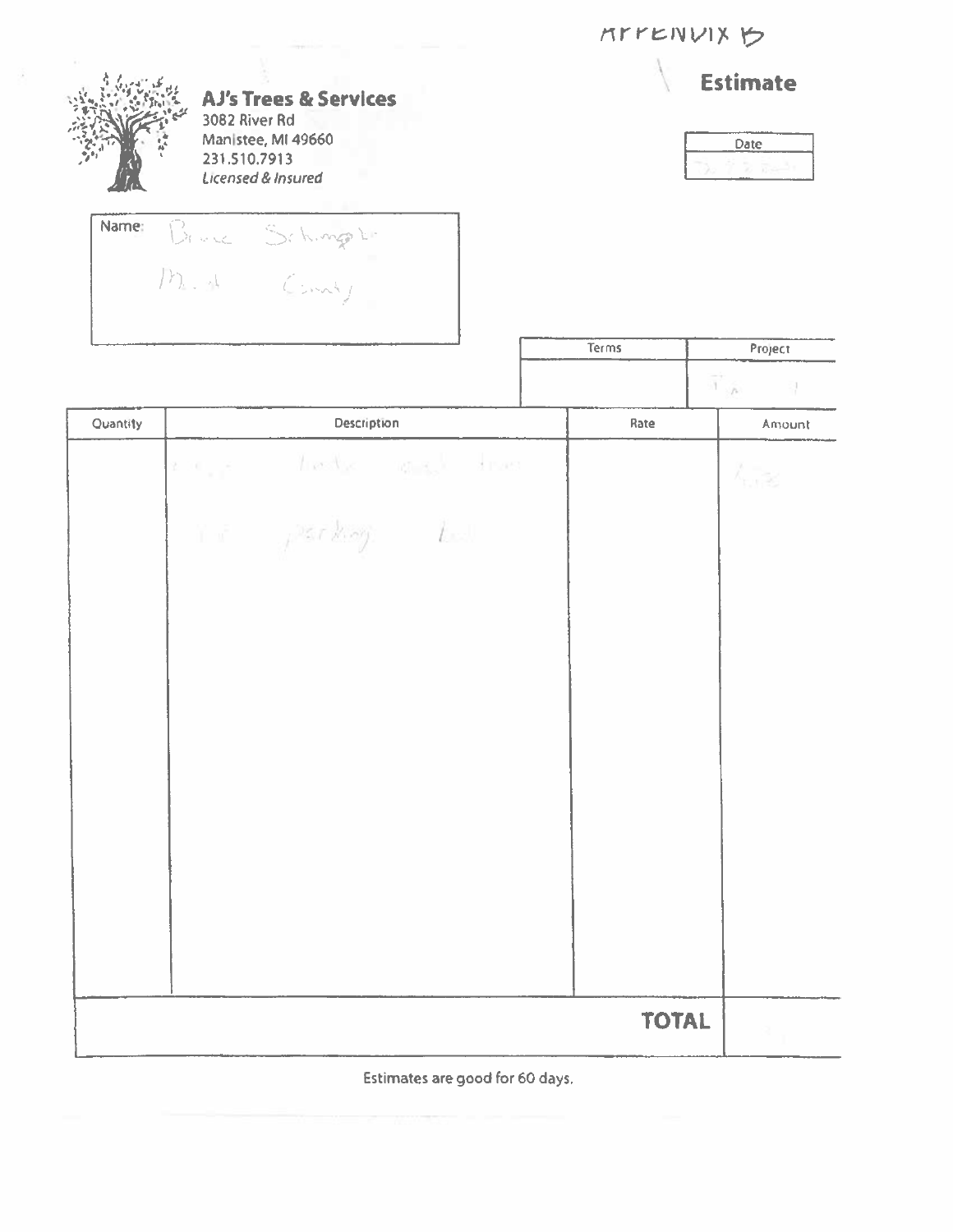$6 - 7$ 



# **Quote**

# Apple Fence Company

Company Name: MANISTEE COUNTY Attn: BRUCE SCHIMKE

Billing Address: 395 3<sup>RD</sup> ST<br>City, State, Zip- MANISTEE, MI 49660 **City, State Zip: MANISTEE, MI Phone: 231-398-3552** Cell: Fax: 231-398-3526 EMAIL: bschimke@manisteecountymi.gov MISS DIG REQUIRED: YES PROJECT: RECYCLE CENTER 8 MILE RD PER INFORMATION PROVIDED

1893 Pine Tree Road Telephone 231-276-9888 Grawn, MI 49637 **Fax 231-276-6111** DATE: August11, 2021

PROVIDE AND INSTALL THE FOLLOWING: 600' -6' HIGH COMMERCIAL GRADE CHAINLINK FENCE SYSTEM COMPLETE 2—6' HIGH <sup>x</sup> 24 WIDE GALVANIZED DOUBLE DRIVE GATES WITH GATE HARDWARE TOTAL ESTIMATED INSTALLED COST: \$21,560.00 NET TERMS 113 DOWN, BALANCE DUE UPON COMPLETION

OPTION:

PRIVACY FENCE SLATS TO ENTIRE FENCE AND GATES ADD \$9,240.00 TO ABOVE COSTS

NOTE: ABOVE QUOTE IS ONLY VALID FORT DAYS FROM ABOVE DATE

NOTE: NON- CASH! CHECK TRANSACTIONS WILL HAVE A 3.25% SUR CHARGE ADDED TO ALL CREDIT CARD TRANSACTIONS. WE APOLOGIZE FOR ANY INCONVENIENCE.

NOTE: COST CAN NOT BE GUARANTEED FOR FUTURE MATERIAL AND INSTALL COST DUE TO REGULAR PRICE CHANGES HAPPENING.

NOTE: ONSITE MEETING WILL BE NEEDED TO CONFIRM ACTUAL FOOTAGES AND ACTUAL PROJECT COST WHEN TIME COMES TO PROCEED IF NECESSARY.

CUSTOMER IS RESPONSIBLE FOR ANY DAMAGE TO UNDER GROUND SPRINKLER SYSTEMS CUSTOMER IS RESPONSIBLE FOR ESTABLISHING PROPERTY LINES. INITIAL HERE\_\_\_\_\_\_\_\_

| Accepted By |      |        |        | <b>Date</b> |  |
|-------------|------|--------|--------|-------------|--|
|             | ---- | ------ | ------ |             |  |

PLEASE VISIT OUR WEBSITE AT: www.applefence.com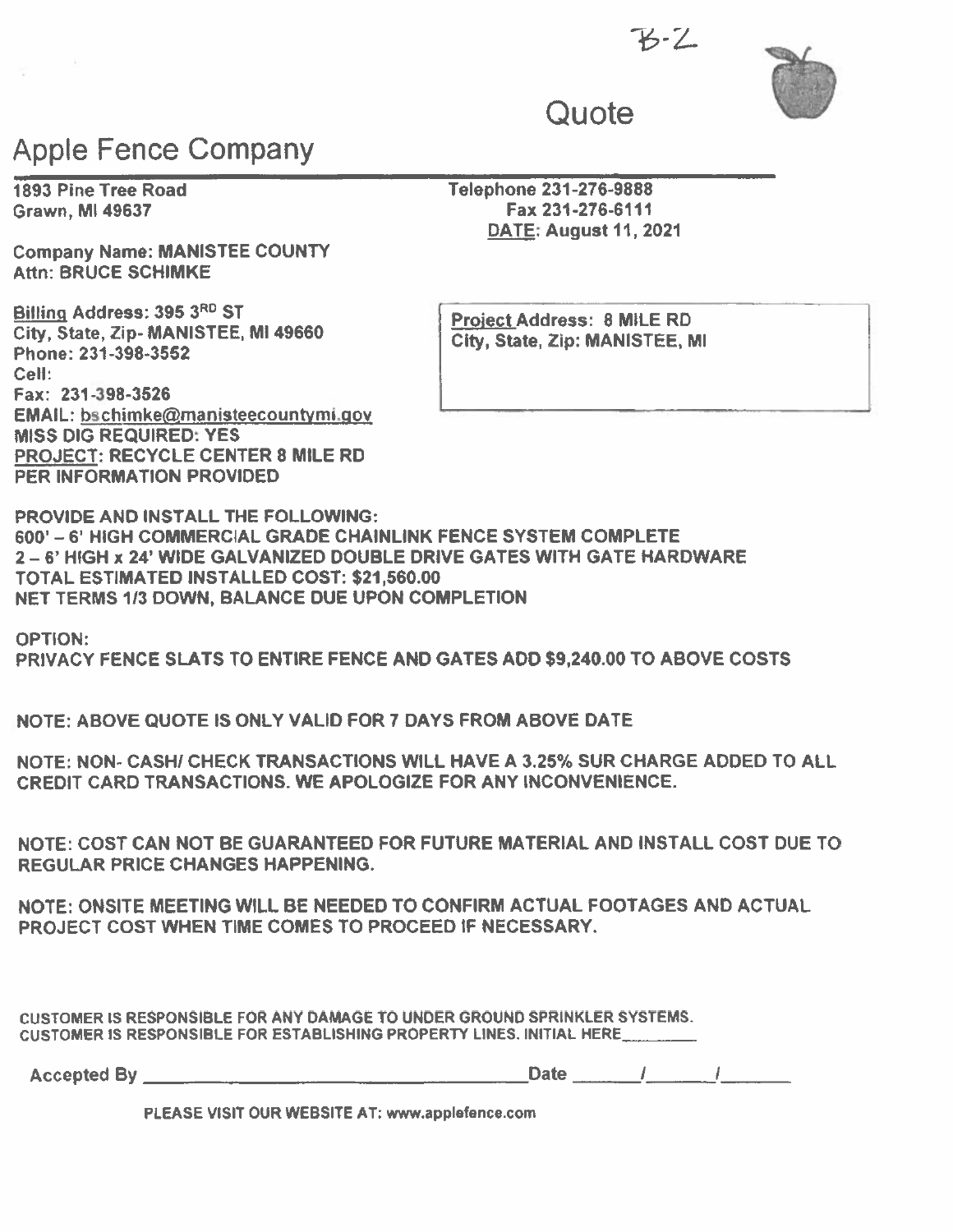#### PROPOSAL

#### RON BROWN & SONS, INC.

ASPHALT PAVING All Types of Quality Paving

P.O. Box 254 - 17443 Pleasanton Highway - Bear Lake, Michigan 49614

(800)968-2275/(231) 864-2275 / Fax: (231) 864-36951 Email. ronbrownandsons©gmail.com

| PROPOSAL SUBMITTED TO:            | DATE:            | <b>July 23, 2021</b>           |  |
|-----------------------------------|------------------|--------------------------------|--|
| <b>Manistee County</b>            | <b>PHONE:</b>    | (231) 398-3552 Bruce Schimke   |  |
| 415 3rd St.<br>Manistee, MI 49660 | <b>JOB NAME:</b> | <b>Proposed Recycle Center</b> |  |
|                                   | JOB LOCATION:    | 8 Mile Rd., Onekama            |  |
|                                   | <b>EMAIL:</b>    | bschimke@manisteecountymi.gov  |  |
|                                   |                  |                                |  |

We hereby submit apecifications and estimates for:

Thank you for Inviting Ron Brown & Sons, Inc. to bid your project. Enclosed is your estimate for work to be done by Ron Brown & Sons, Inc

Place fill sand as needed, grade for desired line and slope, place 6 - 8" gravel and compact, place 1 1/2" base course asphalt, apply bond coat, <sup>p</sup>lace <sup>1</sup> 1/2" wear course asphalt.

Notes: Possible footings for old building on-site, additional removal costs will apply if present. All permits are resporisiblity of Manistee County.

As per enclosed print:

- 21

Again, thank you

MainArea: \$21,713.00 Optional Area: \$9,403.00

If accepting; please circle desired option(s) above, sign one copy of this proposal and one copy of the attached print. Return them to our office. Although every effort will be made to complete all projects accepted in the <sup>2021</sup> season, we must inform you that Ron Brown & Sons cannot guarantee completion of all projects before the paving season end. This estimate is based upon <sup>2021</sup> pricing and SUBJECT TO CHANGE if scheduled after the <sup>2021</sup> season concludes.

| Again, thank you!                                                                                                                                                                                                                                                                                                                                                                                                                                                                                                                                     |                                                                                                                                                                                                                                                           |
|-------------------------------------------------------------------------------------------------------------------------------------------------------------------------------------------------------------------------------------------------------------------------------------------------------------------------------------------------------------------------------------------------------------------------------------------------------------------------------------------------------------------------------------------------------|-----------------------------------------------------------------------------------------------------------------------------------------------------------------------------------------------------------------------------------------------------------|
| We propose hereby to furnish material and labor - complete in accordance with above specifications, for the sum of                                                                                                                                                                                                                                                                                                                                                                                                                                    |                                                                                                                                                                                                                                                           |
| Same as above, dollars. (\$<br>As above.                                                                                                                                                                                                                                                                                                                                                                                                                                                                                                              |                                                                                                                                                                                                                                                           |
| Payment to be made as follows:<br>Due Upon Completion                                                                                                                                                                                                                                                                                                                                                                                                                                                                                                 |                                                                                                                                                                                                                                                           |
| All material is quaranteed to be as specified. All work to be completed in a<br>workmanlike manner according to standard practices. Any alteration or<br>deviation from above specifications involving extra costs will be executed only<br>upon written orders, and will become an extra charge over and above the<br>estimate. All agreements contingent upon strikes, accidents or delays beyond<br>our control. Owner to carry fire, tomado, and other necessary insurance. Our<br>workers are fully covered by Workman's Compensation Insurance. | Authorized<br>SCATTE Presiden<br><b>Signature</b><br>Note: This proposal may be withdrawn by us if not accepted within 30 days<br>A Finance Charge of 1 % % per month, which is an Annual Percentage Rate of<br>18%, is charged on all past due accounts. |
| Acceptance of Proposal - The above prices, specifications and conditions<br>are satisfactory and are hereby accepted. You are authorized to do the work<br>as specified. Please see reverse side for General Conditions.                                                                                                                                                                                                                                                                                                                              | Authorized<br><b>Signature</b>                                                                                                                                                                                                                            |
| Please sign and return one copy to our office.<br>Thank you                                                                                                                                                                                                                                                                                                                                                                                                                                                                                           | Date of Acceptance:                                                                                                                                                                                                                                       |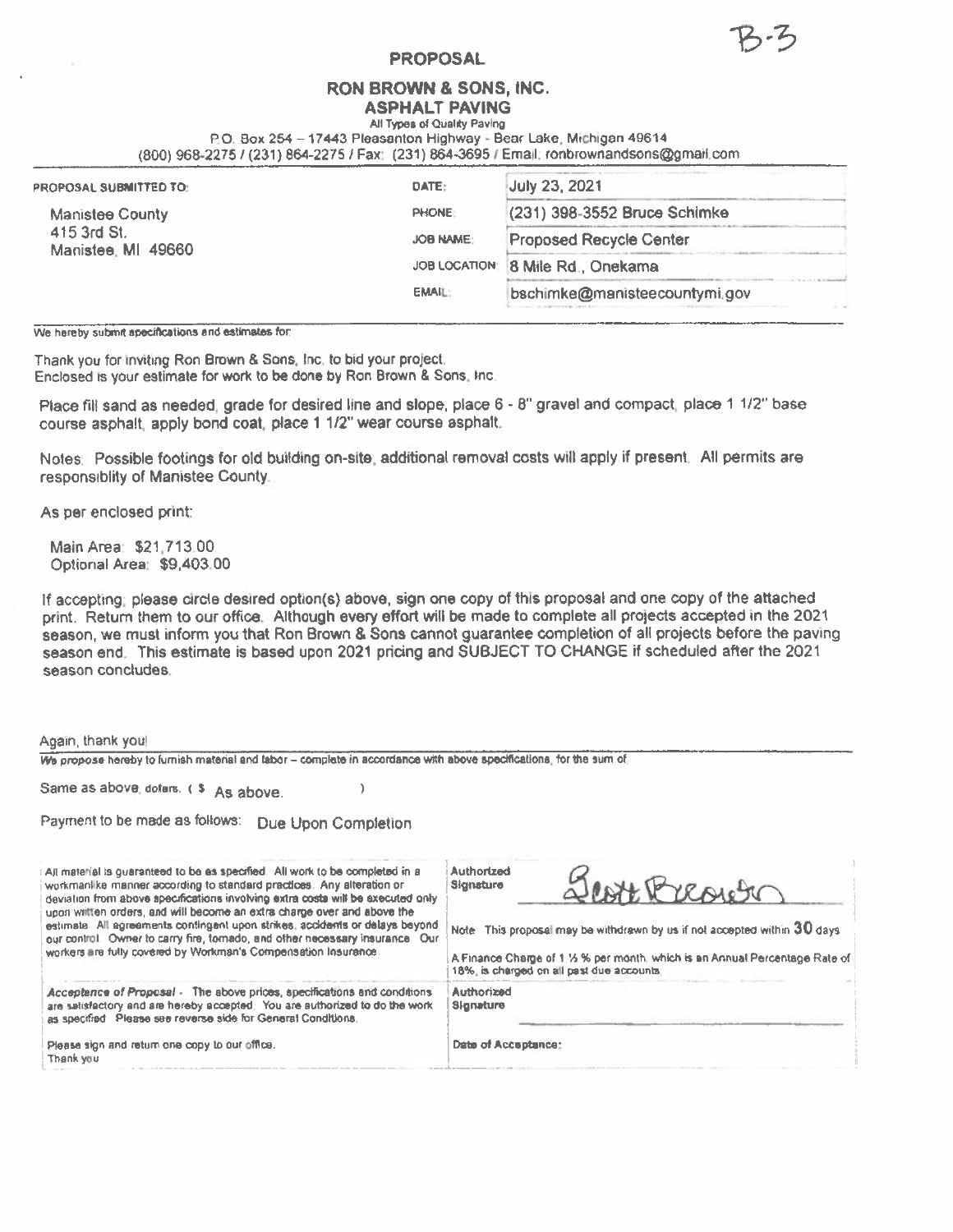2.새 **GENERAL CONDITIONS NO ORAL** It is expressly understood that all the items, agreements and conditions relating to this contract are only those expressed in writing hereto, and that there are no oral representations, undertakings, tarms, agreements or conditions of any kind. **AGREEMENTS: APPROVAL:** This proposal will not be binding upon our company until the signed acceptance has been received by us, and until it has been checked and signed by our Engineer and countersigned by an officer of this company in the space provided for their signatures on the reverse side of this proposal **TIME FOR** This proposal must be accepted by the Purchaser within thirty (30) days from the date hereof...If not accepted within that period, the prices **ACCEPTANCE:** quoted herein are subject to change and this proposal may be withdrawn. **CHANGES:** No changes or alterations in the specifications shall be allowed except in writing and at prices agreed upon at the time the changes are authorized. **ESTIMATED OR** Quantities and areas in this proposal are approximate, arrived at for estimating purposes only, and it is understood that payment is to be made **APPROXIMATE** on actual quantities of work completed and actual areas covered unless otherwise indicated. **QUANTITIES:** THICKNESS: All description of paving thickness in this proposal referred to as average. Variation in sub base and technical limitation may result in variation in thickness average. We warrant sufficient material will be used on the project to result in the average thickness named. **CARPORTS:** Asphalt paving must be placed prior to the building of carports or the placing of asphalt curb. **PROPERTY LINES:** The Purchaser of this paving work shall establish and designate property (mes, and Purchaser shall be obligated to pay for work performed as ordered in the event said work results in trespass on other property, and Purchaser shall also be responsible for any damages caused thereby to the Owner of such other property. The Contractor shall complete the job within a reasonable time but shall not be liable for delays beyond the control of the Contractor DELAYS: **PERMITS:** The Owner or the Purchaser of the above work shall pay for any and all permits or assessment if they are required. **WET OR UNSTABLE** No materials will be placed on a wet, unstable or frozen sub-grade. A suitable sub-grade is a condition precedent to the requirement of SUBGRADE: performance of this contract. **REPRODUCTION** When resurfacing concrete, brick ar asphalt pavements, the Contractor is not responsible for the reproduction cracks or expansion joints which **CRACKS:** may occur. **MINIMUM GRADE:** Contractor reserves the right to refuse to construct a pavement unless minimum grades of 1% are possible for surface drainage. If the Owner directs construction with less than a minimum grade of 1%, it is understood that water ponding may occur and that no warranty attaches to the work as to satisfactory surface drainage. Depressions over % inch will be filled. Contractor shall be permitted to stockpile materials necessary to the performance of its work, on the Purchaser's property adjacent to the site of **STOCK PILING STRUCTURES:** the work, without cost. **UNDERGROUND** It is Purchaser's responsibility to advise Contractor of the existence and location of all underground structures such as sewers, water and gas **STRUCTURES:** lines, etc., which might be encountered by Contractor in the performance of its work hereunder. Contractor shall be deemed to have notice of the existence of only those structures specifically referred to in this proposal, and of the location thereof as indicated in this proposal. If it develops in the performance of the work that the identity or location of the underground structures varies from those specified herein, any extra cost occasioned thereby in moving, protecting or covering the same, or otherwise, shall be borne by the Purchaser. **BOIL CONDITION:** Should any unusual conditions be encountered not specifically referred to in this proposal, any extra cost in the performance of the work occasioned by such conditions shall be paid by Purchaser. **TREE ROOTS:** Contractor shall not be responsible for damage to trees occasioned by removal of tree roots in preparing the road bed, nor shall Contractor be obligated to remove damaged or destroyed trees. **THIELY PAYMENT:** As stated above, payment in full is due and payable upon completion of the the job. Interim billings for partial performance are due and payable thirty (30) days after presentment of said billings. The Purchaser agrees to pay interest at the rate of 1.5% per month on any amount due the Contractor with said interest to start accruing thirty (30) days after presentation to the Purchaser of a bitting for work performed and/or expenses incurred by the Contractor. This interest is at an annual rate of 18% Ron Brown & Sons, Inc. may on written notice to the Buyer, terminate this contract when for a period of five days after a payment is due, as provided herein, Buyer fails to make said payment or payments. On such termination. Ron Brown & Sons, tnc. may recover from the Buyer payment for all work completed and for any loss sustained by him for materials, etc., to the extent of actual loss thereon, plus loss an a reasonable profit. The paving shall be deemed accepted by the Owner at such time as his area is opened to the public for travet and parking. If for any reason the ACCEPTANCE: wearing course is not placed before the base course is parked on, the Owner shall be responsible for the cost of repair. Contractor assumes no responsibility for removing hidden objects encountered during the performance of the work. Any costs incurred by the **HIDDEN OBJECTS:** removal and disposal of such hidden objects shall be borne solely by the Purchaser and the Contractor shall be reimbursed accordingly. Contractor assumes no responsibility for determining whether the Purchaser has the legal right or authority to pave the property as directed. Not **ZONING REQUIREMENTS &** withstanding that such work might be deemed to violate any ordinance, zoning regulations, or other law, the Purchaser shall, nevertheless, be **OTHER LOCAL** obligated to pay for work performed as ordered. REGULATIONS:

#### **MAINTENANCE GUARANTEE**

This is guaranteed against failure due to improper workmanship or materials for a period of one year after construction, unless otherwise stated herein. Use of a pavement for a purpose other than the disclosed and intended use, or by heavier traffic than disclosed will void this guarantee. It is understood that this guarantee does not cover damage caused by Intentional or accidental excavation, fire, flood, gasoline, oil, chemicals, subsurface water overloading or other misuse. Failure of the Purchaser to conform to the requirements of a timely payment as stipulated in the General Conditions will void this quarantee. This quarantee does not apply to first or intermediate stages of construction. Asphalt bases are not guaranteed. This guarantee starts when the final wearing surface is placed and the pavement structure is brought up to full design strength.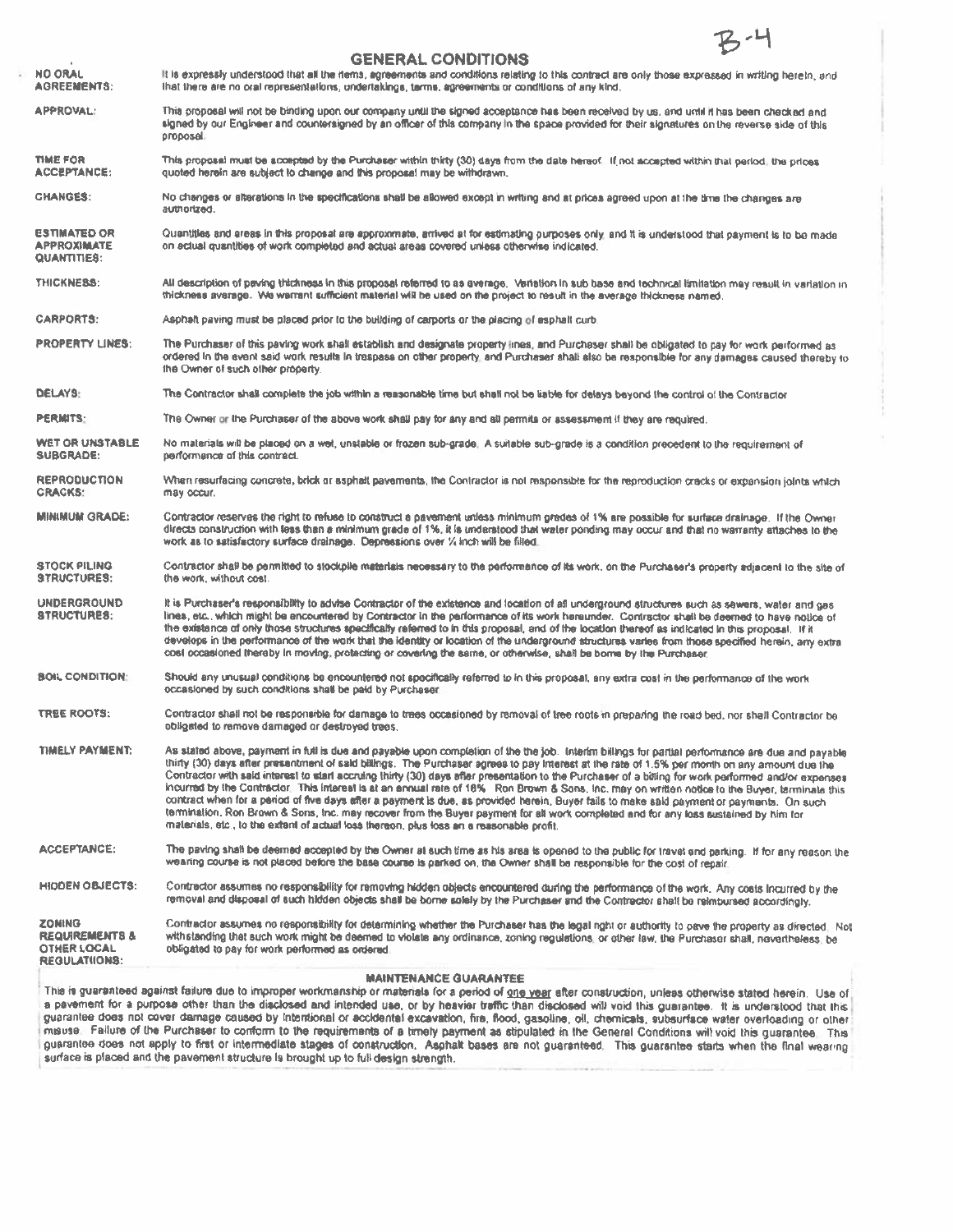

**WORK AUTHORIZATION SUBMITTED BY RON BROWN & SONS, INC.**  $DATE$  \_\_\_\_\_\_\_ ACCEPTED BY, THIS PROPOSAL EXPIRES 30 DAYS FROM THE ABOVE DATE DATE

**YAA**